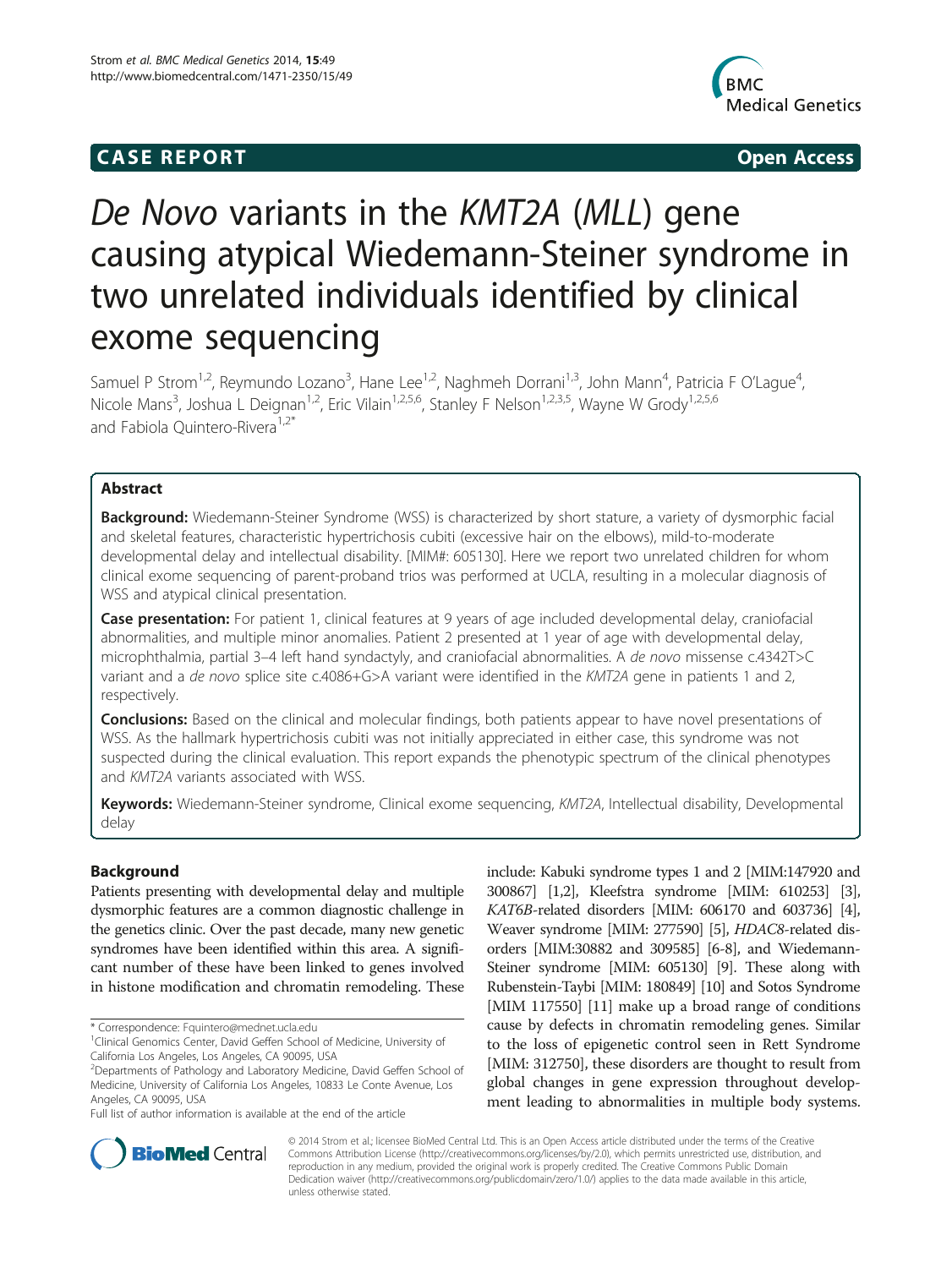The majority of individuals with these disorders have impaired brain development leading to developmental delay and/or intellectual disability.

As these chromatin remodeling defect disorders are rare, with some having only a small number of cases reported, the complete phenotypic spectrum of many of them has not been well described. Thus while careful phenotyping remains critical for clinical diagnosis, it will often be insufficient to distinguish between related disorders. Genome-wide clinical tests such as SNPbased chromosomal microarray testing (SNP-CMA), clinical exome sequencing (CES), and clinical genome sequencing are incredibly powerful tools at identifying disease-causing variants in these genes: SNP CMA detection rate for ID ranges between 10-24% [[12\]](#page-6-0), while the diagnostic yield of exome sequencing, in patients with normal CMA results, ranges 10-40% [\[13\]](#page-6-0).

Also of note is the strong pattern of de novo variants observed in many chromatin remodeling disorders [[1](#page-6-0),[2,4](#page-6-0),[9,14\]](#page-6-0). Complete parent-proband trio sequencing is warranted in cases with developmental delay and dysmorphic features, as it has the power to directly identify de novo variants. In addition to expediting the process of identifying de novo variants in the known chromatin remodeling genes, there are many histone modification genes which have not been associated with human disease [[15](#page-6-0)]. With complete trio clinical exome sequencing, it is possible to identify candidate novel disease gene associations using clinical information and predictive molecular tools.

The two patients presented in this report were seen at different medical institutions and by separate medical teams. Based on the reported clinical findings, there was no a priori expectation from within the clinical laboratory that these two individuals were connected in any way. Clinical exome sequencing was performed on full trios in both cases using clinically validated protocols (Additional file [1](#page-5-0)), detecting unique de novo likely pathogenic variants in the KMT2A (MLL) gene in each patient.

Fusions between the KMT2A gene with a variety of other genes are commonly observed in leukemic cells [\[16,17](#page-6-0)], giving the gene its original name: "myeloid/lymphoid or mixed lineage leukemia gene" or MLL. KMT2A is widely expressed, detectable in most human tissues [\[18](#page-7-0)]. It contains 36 exons and has three known mRNA isoforms (NM\_001197104.1, NM\_005933.3, and NM\_024891.2). It is a homologue of the *d. melanogaster* gene trithorax. Mice heterozygous for a knockout mutation of the homologous Ktm2a gene exhibit retarded growth, skeletal and hematopoietic abnormalities [[19,20\]](#page-7-0). The KMT2A gene product KMT2A contains several functional domains. One domain is a SET domain which acts as a histone H3 lysine 4-specific methyltransferase, thus regulating a variety of developmental genes including those in the HOX family [\[21\]](#page-7-0).

Wiedemann-Steiner Syndrome has been described as a clinical entity defined by the presence of hypertrichosis cubiti (hairy elbows) and variable presentation of additional features such as facial dysmorphism, short stature, intellectual disability, and developmental delay [[22](#page-7-0)-[25](#page-7-0)]. In an exome sequencing study of WSS, de novo DNA variants in the KMT2A gene were identified in five out of six patients, strongly implicating this gene as the major disease gene for WSS [\[9\]](#page-6-0).

## Case presentation

## Patient 1: 9 year-old female of Mexican ancestry Pre/perinatal history

Prenatal course was normal with vaginal delivery. The birth weight (3.4 kg, 50–75 centile) and length (49.5 cm, 50-75 centile) were both normal. Head circumference was not available.

#### Review of systems

Poor muscle tone was noted at birth, and by 7 months of age significant general hypotonia and muscle weakness were apparent. At 20 months her development was significantly delayed, both for motor skills (due to continued hypotonia) and speech production. Poor feeding was noted at this time. Growth parameters at this age were markedly low, being below the 3<sup>rd</sup> centile in height, weight, and head circumference. Receptive language appeared normal. At 4.5 years of age, premature dental eruption of adult teeth was noted. Ophthalmic exams were normal except for correctable astigmatism. Upon intellectual ability testing at approximately age 5, she had very poor scores for "spatial ability", "general conceptual ability" and "special nonverbal composite". She scored as average for "nonverbal reasoning ability" and below average for "verbal ability". These scores represent an estimated IQ of approximately 65–75.

#### Physical exam

At approximately 10 years of age: Height is 165 cm (>95 centile); weight is 50 kg (95 centile).

#### Dysmorphic features

Hypertelorism, bulbous nose, clinodactyly, downslanting and short palpebral fissures, a wide and depressed nasal bridge, thick eyebrows and hair, long thick eyelashes, synophris, thin lips, hypertelorism (Figure [1](#page-2-0)A-D, Table [1\)](#page-3-0).

#### Previous testing

The following tests were all negative/normal: array comparative genomic hybridization, Fragile X Syndrome (FMR1 triplet repeat expansion); Rett Syndrome (MECP2 sequencing); Coffin-Lowry Syndrome (RPS6KA3 sequencing); myotonic dystrophy (DMPK sequencing); Prader-Willi Syndrome (by methylation) 3-hydroxyisobutric aciduria (valium load testing).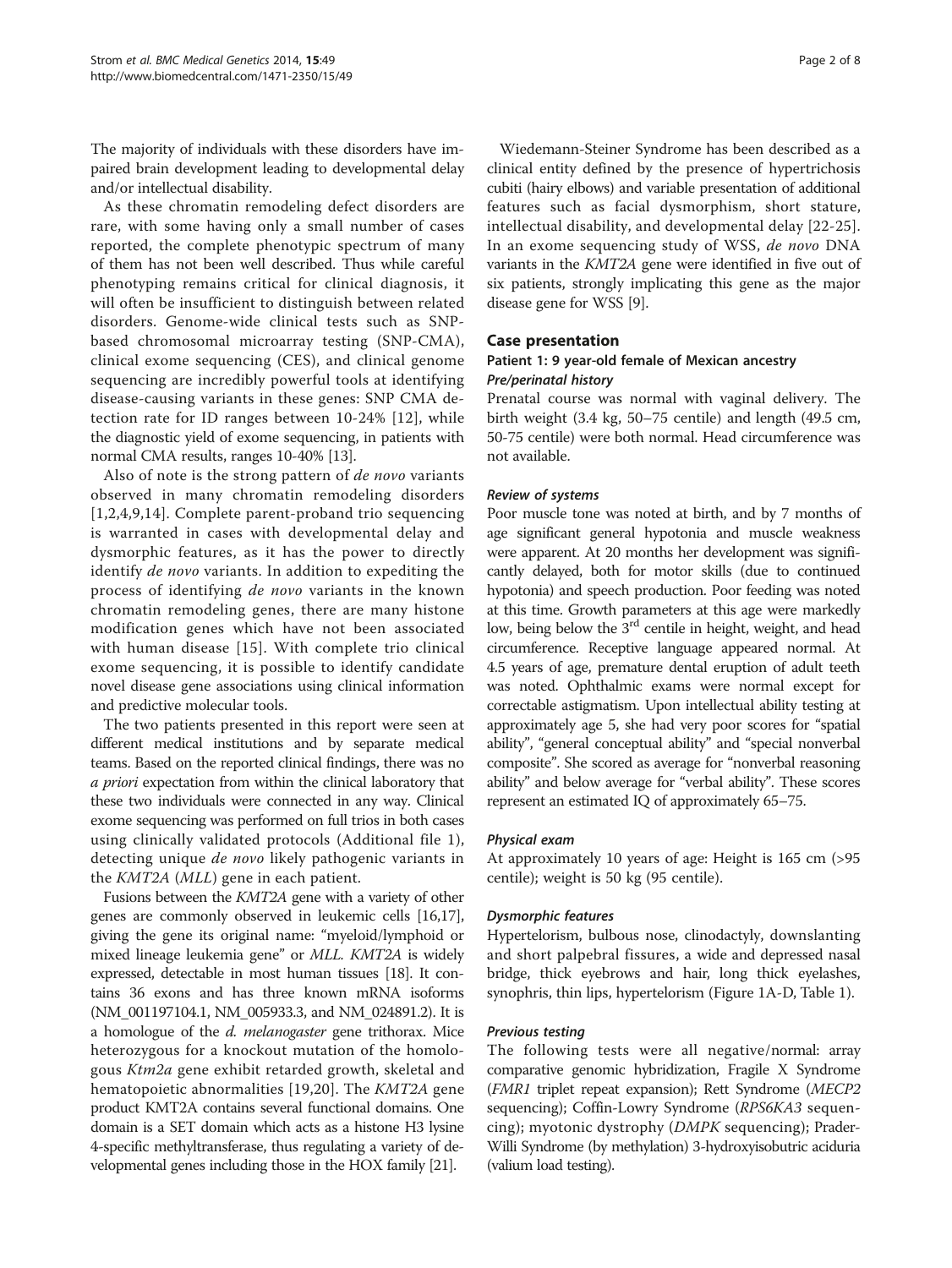<span id="page-2-0"></span>

## Family history

Family history is unremarkable, with one unaffected sibling who does not share any of the clinical features noted here. Consanguinity is denied.

## Therapy and other interventions

She is enrolled in special education classes and receives regular speech and occupational therapy. Carnitine supplementation for hypotonia was given with limited response. She had multiple procedures to remove teeth, and has suffered multiple urinary tract infections.

## Patient 2: 1 year-old male of Caucasian (maternal) and Mexican (paternal) ancestry Pre/perinatal history

He was born by Cesarean section at 38 weeks of gestation, following an uncomplicated pregnancy, to a 21 year old

mother and a 26 year-old father. The birth weight (3.02 kg, 25-50 centile) and head circumference (34.9 cm, 50-75 centile) were both normal, but the birth length of 44.4 cm was below the fifth centile. Dysmorphic features and microphthalmia of the right eye were noted at birth. An ocular prosthetic was placed at ~3 months of age.

## Review of systems

He has a history of developmental delay beginning at 4 months of age when failed to achieve milestones (he did not roll over). At this time, vocalization was normal and object tracking was mildly impaired. He had a weak grip, significant central hypotonia, decreased muscle bulk, and head lagging. At the time of exam (1 year) he uses only one, non-specific word ('dada'). He cannot sit up independently or crawl, but can "scoot".

## Physical exam

Weight 6.24 kg ( $\langle 3^{rd}$  centile); length 67 cm ( $\langle 3^{rd}$  centile); head circumference 44.1 cm (5<sup>th</sup> centile); anterior fontanelle not fused  $(1.5 \text{ cm} \times 1.5 \text{ cm})$ .

## Dysmorphic features

Right microphthalmia, micrognathia, wide nasal bridge, thick hair, low anterior hairline, two posterior hair whorls, long and prominent eyelashes, sacral hypertrichosis, small palpebral fissures which are down-slanted with telecanthus, tapered fingers, 3–4 partial left-hand syndactyly, mild pectus excavatum, and small feet and hands (Figure 1E, Table [1](#page-3-0)).

## Previous testing

Normal karyotype (46, XY), SNP-CMA. Normal spinal canal ultrasound at 4 months of age, ruling out neural tube defects, and an abdominal ultrasound which ruled out gross malformations of the liver, gallbladder, pancreas, spleen, and kidneys. No brain MRI has been performed.

## Family history

The family history is unremarkable except for a paternal half-brother who was born with a unilateral dysplastic kidney. Two other paternal half-siblings and one full sibling are healthy, as are the parents. Consanguinity is denied.

## Therapy and other interventions

He receives weekly physical and occupational therapies (started at 5 months). Substantial gains have been made in the domains of motor functioning and expressive language.

Molecular testing Exome Sequencing was performed in the UCLA Molecular Diagnostics Laboratories using clinically validated protocols. The proband and both parents were sequenced in each case (trio analysis). All genes harboring de novo, homozygous or compound heterozygous variants with allele frequencies <1% in the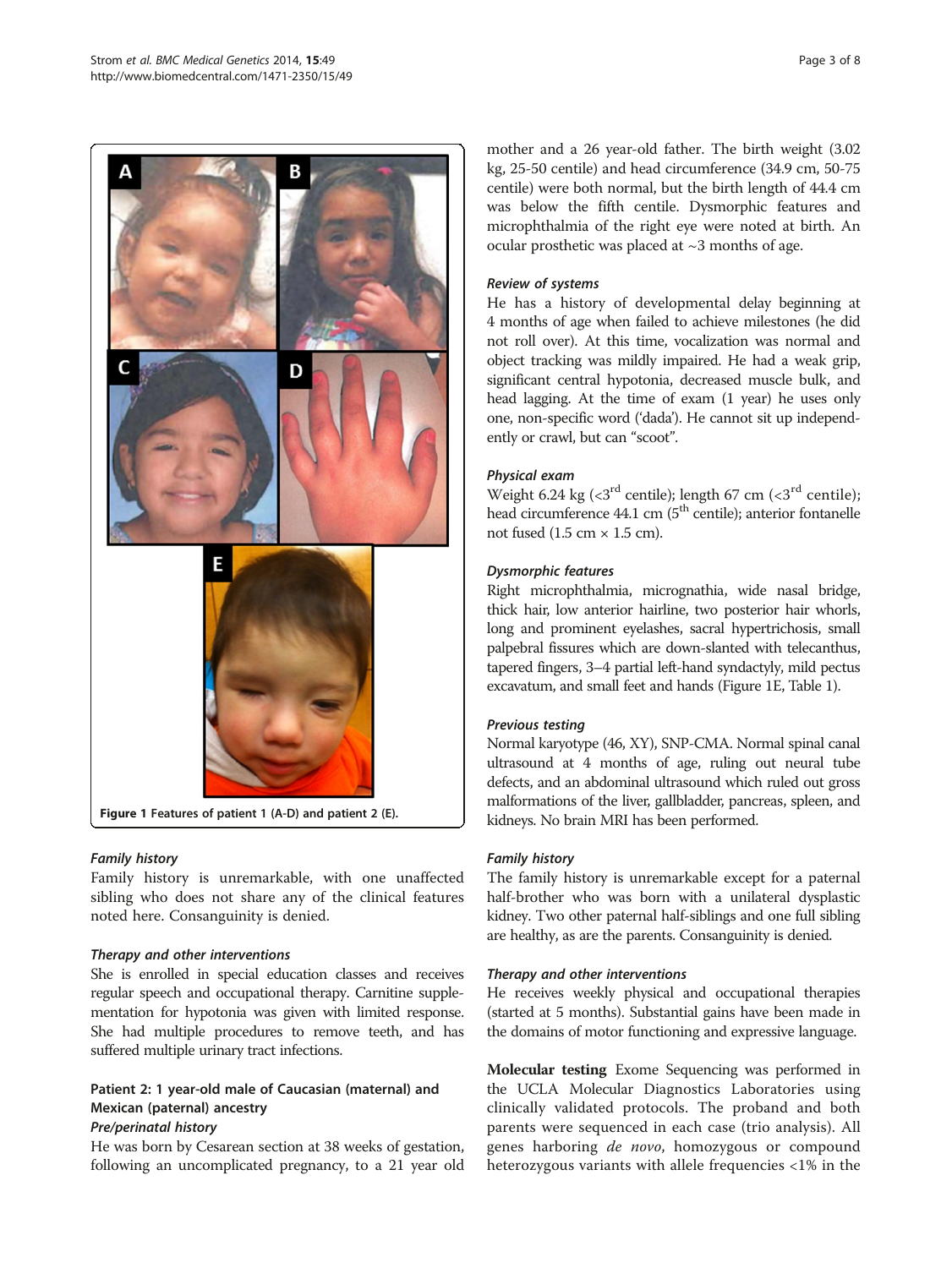| System          | Phenotype                             | WSS $n = 5$    | Patient 1 | Patient 2       |
|-----------------|---------------------------------------|----------------|-----------|-----------------|
| Growth          | Intrauterine growth restriction       | 3              | L,        | $\sqrt{C}$      |
|                 | Postnatal growth restriction          | 5              | $+ a$     | $+d$            |
| <b>Nervous</b>  | Developmental Delay                   | 5              | $^{+}$    | $\! + \!\!\!\!$ |
|                 | Hypotonia                             | n.a.           | $^{+}$    | $^{+}$          |
|                 | Mild Intellectual disability          | 5              | $+b$      | n.a.            |
| Craniofacial    | Strabismus                            | n.a.           | $+$       |                 |
|                 | Microcephaly                          | 2              | - a       | -d              |
|                 | Wide anterior fontanelle              | $\mathbf{0}$   |           | $^+$            |
|                 | Wide nasal bridge/broad nasal tip     | 5              | $^{+}$    | $^{+}$          |
|                 | Downslanting/small palpebral fissures | 5              | $^{+}$    | $+$             |
|                 | Hypertelorism                         | ?              | $^{+}$    | $^+$            |
|                 | Right microphthalmia                  | $\Omega$       |           | $^{+}$          |
|                 | Micrognathia                          | $\Omega$       |           | $\! + \!\!\!\!$ |
|                 | Upper vermillion border thin          | 3              | $^{+}$    | n.a.            |
| <b>Skeletal</b> | Tapering fingers                      | 3              | $^{+}$    | $^{+}$          |
|                 | Broad 1 <sup>st</sup> digit           | $\overline{2}$ |           | $^{+}$          |
|                 | Sacral dimple                         | $\overline{4}$ | $^{+}$    | $^{+}$          |
|                 | Rib anomalies (X-ray)                 | 3              | n.a.      | n.a.            |
|                 | 2-3 Toe Syndactyly                    | $\Omega$       |           | $^{+}$          |
|                 | 5 <sup>th</sup> finger clinodactyly   | n.a.           | $^{+}$    | n.a.            |
| Integumentary   | Hypertrichosis                        | 5              |           |                 |
|                 | Hypertrichosis cubiti                 | 5              |           |                 |
|                 | Long/thick eyelashes                  | 5              | $^{+}$    | $^{+}$          |
|                 | Thick eyebrows                        | 5              | $+e$      | $^{+}$          |
|                 | Thick hair                            | n.a.           | $^{+}$    | $^+$            |

<span id="page-3-0"></span>Table 1 Comparison of clinical features of patients with MLL-related WSS [\[9](#page-6-0)] with patient 1 and patient 2

Legend: + Present; − Absent/questionably present; n.a. not ascertained. a. height (ht.), weight (wt.), head circumference (OFC) <3rd centile; b. IQ 65–75; c. birth wt. & OFC normal, ht.  $< 5^{th}$  centile. d. wt. and ht. (<3rd centile), OFC (<5th centile). e. synophris.

general population [[26\]](#page-7-0) were evaluated by a Genomics Data Board consisting of physicians, pathologists, clinical geneticists, laboratory directors, genetic counselors, and informatics specialists. See Additional file [1](#page-5-0) for a detailed description of the bioinformatic methods used for exome sequencing analysis. Variant Annotator X (VAX) was used for rich annotation of DNA variants as previously described [[27](#page-7-0)].

Criteria for high confidence for de novo variants was: quality score >=Q500 in each individual [\[28\]](#page-7-0); variant observed in <2 reads in any individual parent; variant not observed in the general population. Clinically significant variants were confirmed using PCR amplification and Sanger sequencing of the proband and both parents (Additional file [2\)](#page-5-0).

#### Genomic structure

Due to the high proportion of variants being inherited from one or the other parent (>99.9%), non-paternity was excluded in both cases. No homozygous blocks of >5 Mb were identified in either patient, indicating

a very low probability of significant autozygosity. No apparent homozygous exon deletions were identified within the primary gene lists in either patient.

## Exome sequencing results

#### Patient 1

A primary gene list of 1,274 genes (Additional file [3](#page-5-0)) was generated by searching Human Gene Mutation Database Professional Version 2012.4 (HGMD), Online Mendelian Inheritance in Man (OMIM, searched February, 2013), and GeneTests.org for the following clinically relevant keywords: developmental delay, (mild) mental retardation, intellectual disability, hypotonia, (probable) myopathy, ptosis, dysmorphic features, craniofacial abnormalities, hypertelorism, bulbous nose, clinodactyly, tapering fingers, downslanting palpebral fissures, wide nasal bridge, astigmatism, early tooth eruption, premature adult teeth.

A total of 14,395,023,189 bases of DNA sequence were generated for Patient 1, resulting in an average read depth ("coverage") of 157× across RefSeq coding positions, with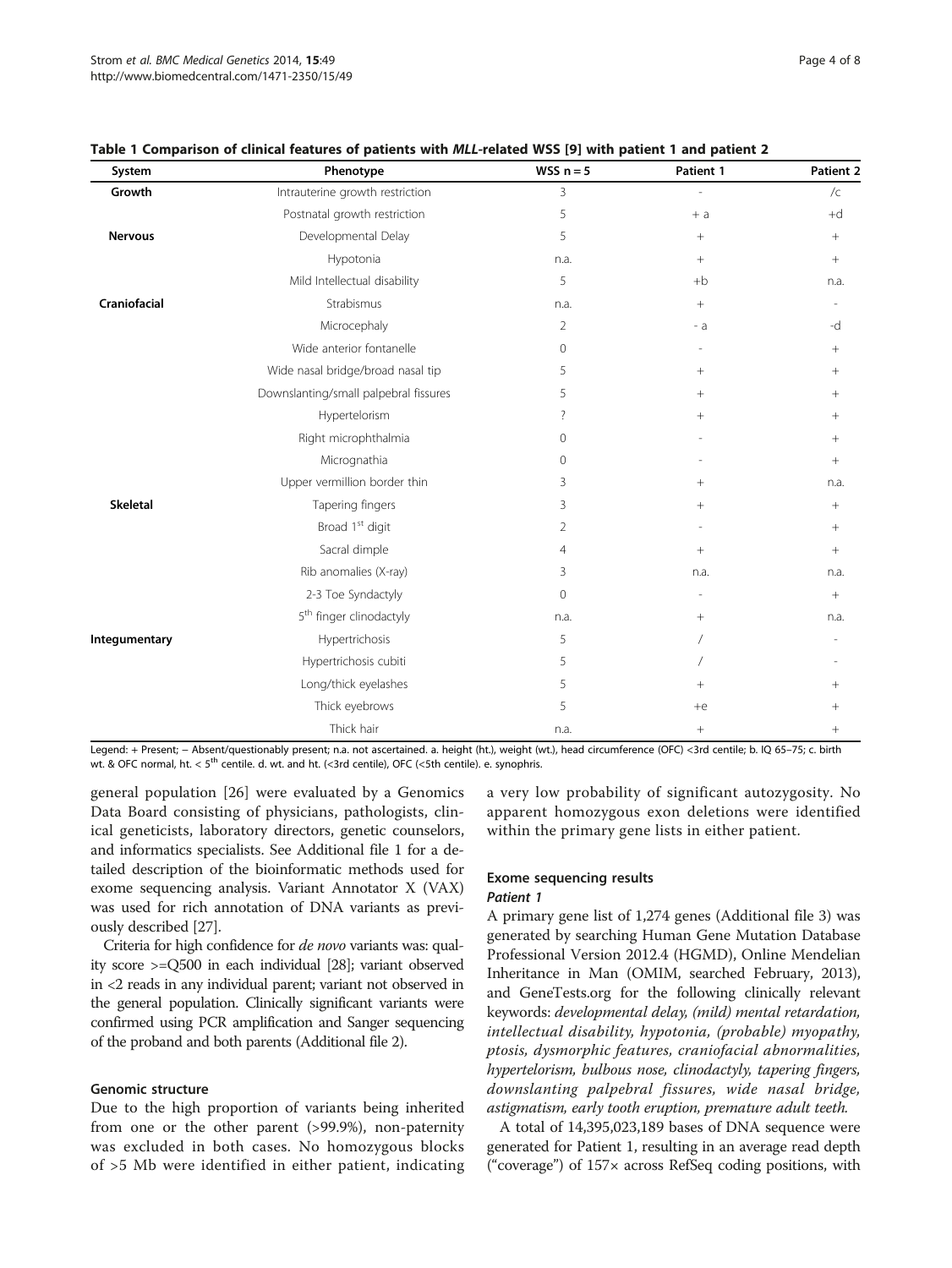95% of all targeted positions covered by  $> =10$  independent reads (Additional file [4\)](#page-6-0). A total of 22,275 variants were identified within exomic loci (21,212 single nucleotide variants and 1,063 insertion/deletion variants) compared the human genome reference (hg19/NCBI Build 37).

One de novo variant was identified within the primary gene list: a heterozygous c.4342T>C (p.Cys1448Arg) missense variant in the KMT2A/MLL gene (NM\_001197104.1). Alignment view of this variant in the Integrative Genomics Viewer (IGV) [\[29\]](#page-7-0) can be seen in Figure 2. In silico prediction was performed using functional prediction algorithms SIFT (0.00: "Affected Protein Function") and PolyPhen2 (0.995: "probably damaging"). With over 200× coverage in the all three members of the trio, this variant is of high quality and coverage see (Additional file [4\)](#page-6-0).

Other variants of uncertain clinical significance, likely benign, were identified in VPS13B. Detailed variant information for the above mentioned variants can be found in Additional file [5](#page-6-0).

#### Patient 2

A primary gene list of 1,553 genes (Additional file [3](#page-5-0)). The following clinical keywords: microphthalmia, poor growth, growth retardation, micrognathia, hypotonia, developmental delay, wide fontanelle, dysmorphic, turnedout hands, syndactyly, pectus excavatum.

A total of 10,744,929,539 bases of DNA sequence were generated for Patient 2, resulting in an average read depth ("coverage") of 127× across RefSeq coding positions, with 94% of all targeted positions covered by  $> =10$  independent reads (Additional file [4](#page-6-0): Materials 3b and 4). A total of 22,751 variants were identified within exomic loci (21,498 single nucleotide variants and 1,253 insertion/ deletion variants) compared the human genome reference (hg19/NCBI Build 37).

One de novo variant was observed within the primary gene list: a heterozygous c.4086+1G>A variant in the KMT2A/MLL gene (NM\_001197104.1). Alignment view of this variant in the Integrative Genomics Viewer (IGV) [[29\]](#page-7-0) can be seen in Figure 2. With over  $150\times$  coverage in the all three members of the trio, this variant is of high quality and coverage (Additional file [4](#page-6-0)). As this variant occurs at the first nucleotide of intron 8 of the gene, it is predicted to result in a loss of function allele due to the abolition of the canonical splice donor site. However, the sequence of the mature mRNA produced by this allele cannot be predicted from sequence alone.

Other heterozygous variants of uncertain clinical significance in GFI1B, PCDH15 and MED13 were identified. Detailed variant information for the above mentioned variants can be found in Additional file [6](#page-6-0). No other variants were identified in patient 2 which were consistent with an



Genomics Viewer [\[39\]](#page-7-0).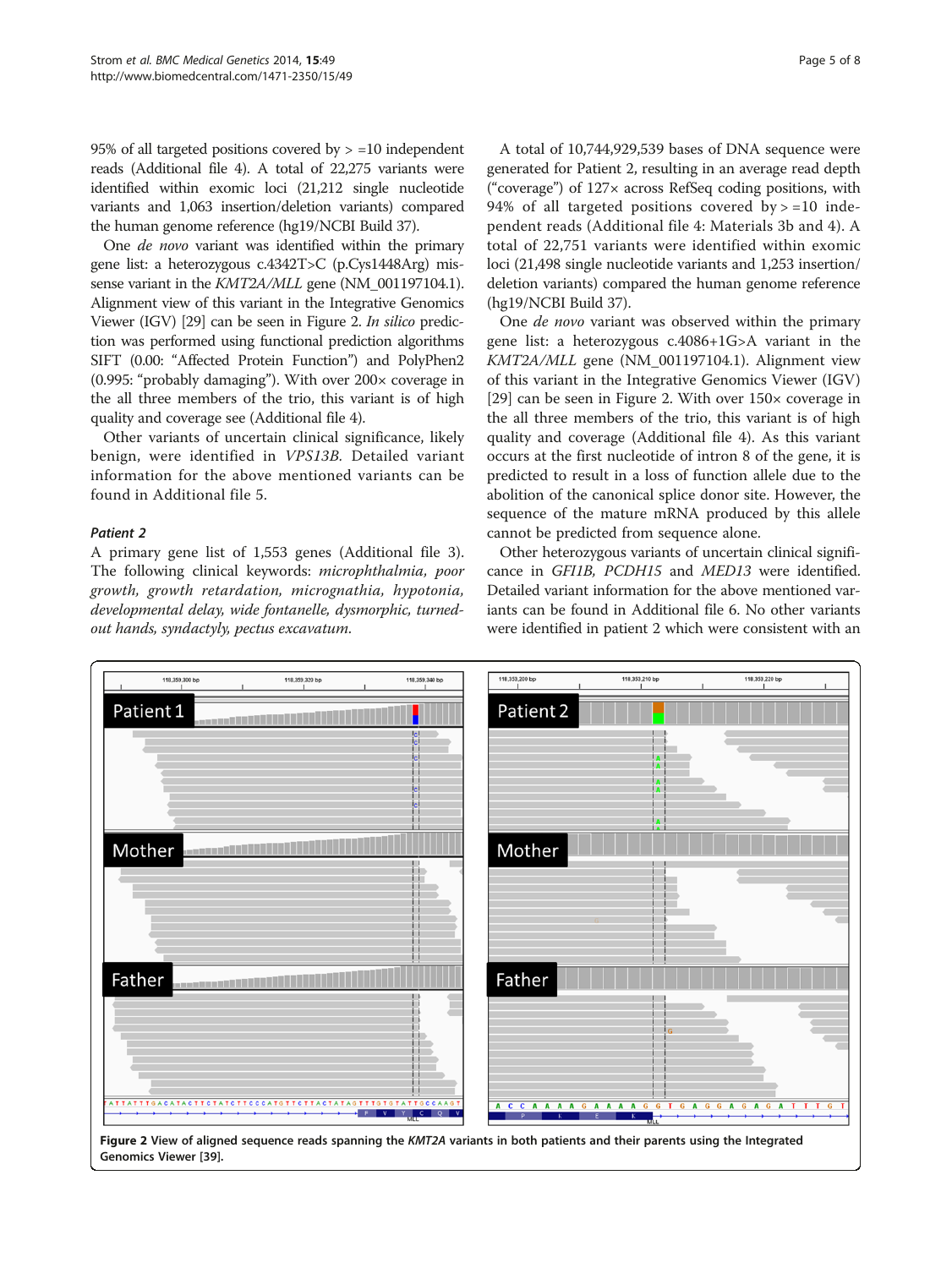<span id="page-5-0"></span>autosomal or X-linked recessive or de novo dominant mode of inheritance. No rare variants in genes associated with microphthalmia were found.

## Conclusions

A subset of WSS is caused by heterozygous de novo variants in the KMT2A (MLL) gene [[9](#page-6-0)]. This subset is characterized by mild to moderate developmental delay, dysmorphic facial features (including: long eyelashes, thick or arched eyebrows, downslanting palperbral fissures, broad nasal bridge, and Cupid's bow abnormality of the upper lip), and hypertrichosis cubiti (excessive hair on the elbows). A "slim and muscular build" was noted in 3/5 initial KMT2A-related WSS cases. Other features observed in some WSS patients include high narrow palate, tapering fingers,  $5<sup>th</sup>$  finger clinodactyly and hypotonia. The clinical spectrum of features associated with WSS is wide and may continue to expand as additional patients such as these are identified.

Exome sequencing results for these trios are suggestive of a molecular diagnosis of Wiedemann-Steiner Syndrome (WSS) in both patients. Our patients shares several of the features of KMT2A-associated WSS, including postnatal growth retardation, developmental delay, wide nasal bridge, broad/bulbous nasal tip, and downslanted palpebral fissures [[9](#page-6-0)[,30\]](#page-7-0). They do not however have clear hypertrichosis cubiti, the clinical feature most readily associated - but not pathognomonic - with WSS. In them the excess of hair is manifested by thick eyebrows and hair, long thick eyelashes, and the sacral hypertrichosis observed in patient 2 (Table [1](#page-3-0)). In one of our patients and one previously reported individual with WSS [\[9\]](#page-6-0), there is history of recurrent infections, though it remains unclear whether their immune dysfunction is related to KMT2A mutation. Patient 2 has several clinical features not previously observed in individuals with WSS, including: unilateral microphthalmia, micrognathia, 3–4 finger syndactyly, and premature eruption of adult teeth.

The *de novo* variant identified in the *KMT2A* gene in patient 1 is a missense c.4342T>C variant. To date, all KMT2A variants reported in WSS patients are premature truncation variants, suggesting haploinsufficiency as the disease mechanism. As the c.4342T>C variant does not result in protein termination, the effect of this variant on KMT2A protein abundance and/or activity cannot be confidently predicted. However, this missense variant is located within a PDH homeodomain zinc finger domain, a domain thought to coordinate protein-protein interactions involved in transcriptional activation [\[31\]](#page-7-0). The web-based tool Human Splicing Finder v2.4.1 [\[32\]](#page-7-0) was unable to provide a meaningful prediction as to whether this variant impacts splicing.

Given that typical human exomes carry between zero and five high confidence de novo coding variants [[9,13,14](#page-6-0)[,33-39](#page-7-0)] and the inclusive approach to generating the primary gene list (over 1,000 genes included in each case), the identification of a previously unreported de novo missense variant in the KMT2A gene in a single case is not by itself a significant finding. However, combined with the phenotypic overlap between individuals with de novo variants in KMT2A with WSS and these two unrelated patients, these findings strongly implicate a causal relationship between the observed variants and the clinical presentation of these individuals. Functional analysis or identification of other patients with the same variants and similar phenotypes would provide additional support.

This report highlights the value of full trio clinical exome sequencing for individuals with multiple congenital anomalies and developmental delay whose features are not consistent with one particular syndrome, supporting the model of medical genetics practice recently suggested by Shashi and colleagues [\[39\]](#page-7-0). Without parental sequences, the variants in KMT2A would not have been singled out from among many similar heterozygous candidate variants identified within the primary gene list. Thus full trio exome sequencing greatly improved the interpretability of the test in these patients.

Financial considerations are also an important factor in molecular testing. Full trio clinical exome sequencing is comparable in cost to gene panel testing [[40\]](#page-7-0) and, if pursued as a second-line test after clinical microarray analysis (SNP-CMA), is likely a far more efficient use of resources than iterative single gene testing in cases with developmental delay and dysmorphic features.

#### Consent

For both patients, a parent or legal guardian consented to the following statement: "We [the UCLA Clinical Genomics Center] will use your results to improve Clinical Exome Sequencing by comparing your data to others". Additional written consent was acquired for both patients for the use of their photographs for research publication.

#### Ethics statement

As the genetic testing data were obtaining using a clinical test and appropriate written consent for testing was obtained, this report is exempt from ethics approval for medical research of human subjects. All authors have received training and are compliant with the Health Information Portability and Accountability Act of 1996 (HIPAA).

## Additional files

[Additional file 1:](http://www.biomedcentral.com/content/supplementary/1471-2350-15-49-S1.doc) Bioinformatic Methods used for Data Analysis of Next Generation Sequencing Results.

[Additional file 2:](http://www.biomedcentral.com/content/supplementary/1471-2350-15-49-S2.png) Sanger sequencing traces confirming de novo variants in the KMT2A gene.

[Additional file 3:](http://www.biomedcentral.com/content/supplementary/1471-2350-15-49-S3.doc) Primary gene list for patients 1 and 2.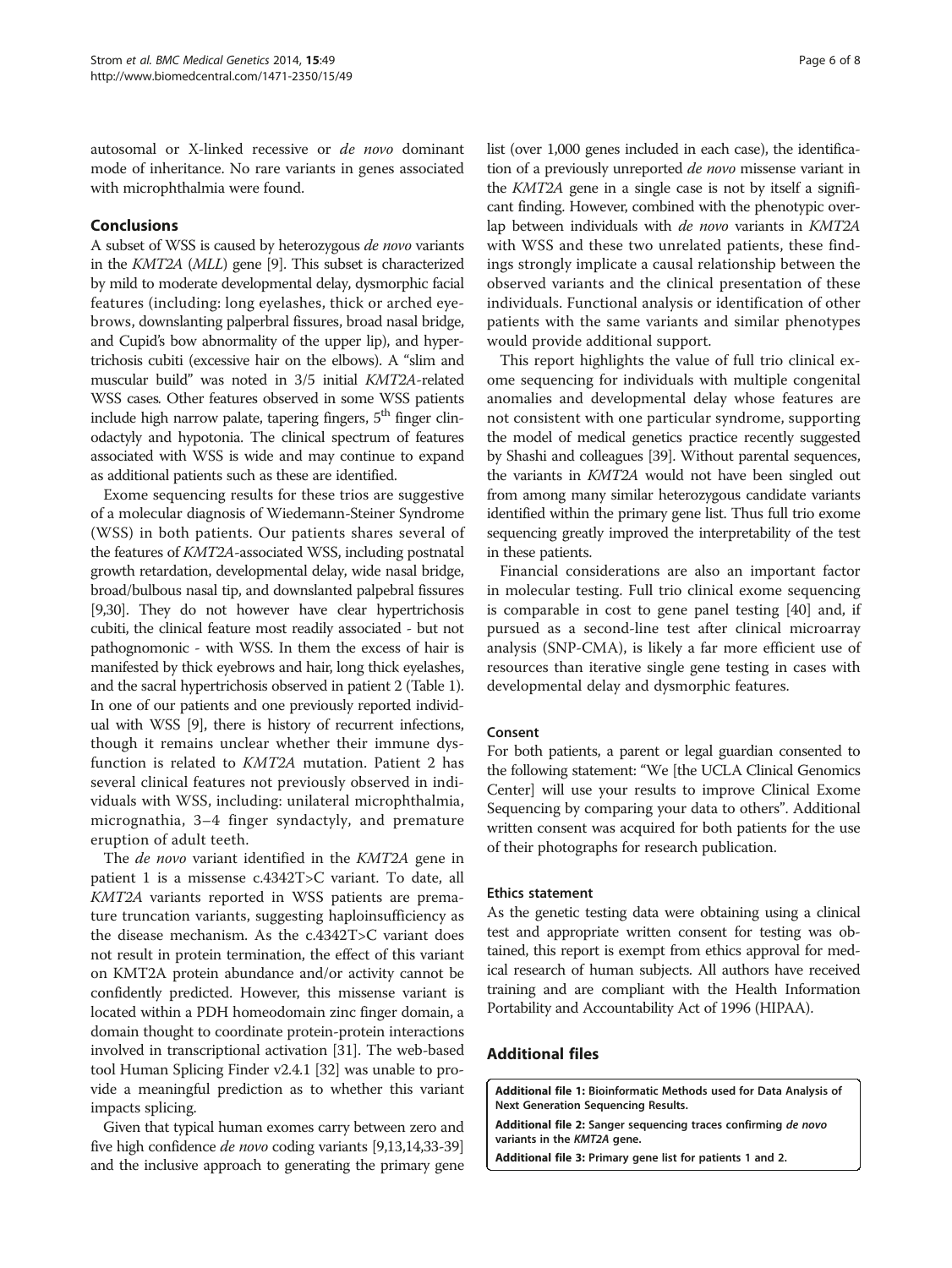<span id="page-6-0"></span>[Additional file 4:](http://www.biomedcentral.com/content/supplementary/1471-2350-15-49-S4.xlsx) Sequencing statistics and variant counts for all individuals.

[Additional file 5:](http://www.biomedcentral.com/content/supplementary/1471-2350-15-49-S5.xlsx) Variant table for patient 1.

[Additional file 6:](http://www.biomedcentral.com/content/supplementary/1471-2350-15-49-S6.xlsx) Variant table for patient 2.

#### Competing interests

SPS, JLD, KD, HL, FQ-R, and WWG work for a fee for service laboratory providing diagnostic testing. The remaining authors declare that they have no competing interests.

#### Authors' contributions

SPS performed analysis and prepared the manuscript. RL and NM provided phenotype information and photographs for patient #2. HL performed analysis and interpretation of molecular testing. ND served as liaison between sites and contributed to the description of phenotypes for both cases. JM provided phenotype information and photographs for patient #1. PFO provided genetic counseling and phenotype information for patient #1. JLD, EV, SFN, and WWG participated in the study design and provided clinical laboratory testing for both cases. FQ-R conceived of the study, and participated in its design and coordination, and the Genomic data board. All authors read and approved the final manuscript.

#### Author's information

SPS is the submitting author.

#### Acknowledgements

We thank the patients and their families for their essential contributions to this work. Technical assistance was provided by Nora Warschaw, Traci Toy, Robert Chin, Thien Huynh and Jean Reiss at the UCLA Molecular Diagnostics Laboratories and all members of the UCLA Clinical Genomics Center. Variant Annotator X (VAX) software was used with the permission and guidance of its author, Michael Yourshaw and computational assistance was provided by Bret Harry. The Genomics Data Board at UCLA is a multi-disciplinary body comprised of medical geneticists, genetic counselors, molecular geneticists and cytogeneticists, bioinformatics specialists, and other physicians and scientists which is responsible for interpreting clinical exome sequencing results. We would like to thank all participating members of the Genomics Data Board for their vital contributions to this work, specifically Drs. Kingshuk Das, Cristina Palmer, Ascia Eskin, Sibel Kantarci, and Julian Martinez-Agosto. This work was partially presented at the American Society of Human genetics annual meeting, in Boston, MA (October 22–26, 2013. Poster #3082 F).

#### Author details

<sup>1</sup>Clinical Genomics Center, David Geffen School of Medicine, University of California Los Angeles, Los Angeles, CA 90095, USA. <sup>2</sup>Departments of Pathology and Laboratory Medicine, David Geffen School of Medicine, University of California Los Angeles, 10833 Le Conte Avenue, Los Angeles, CA 90095, USA. <sup>3</sup>Department of Pediatrics, University of California Davis, Sacramento, CA, USA. <sup>4</sup>Department of Genetics, Kaiser Permanente, Fresno, CA, USA. <sup>5</sup>Department of Pediatrics, David Geffen School of Medicine, University of California Los Angeles, Los Angeles, CA 90095, USA. 6 Department of Human Genetics, David Geffen School of Medicine, University of California Los Angeles, Los Angeles, CA 90095, USA.

#### Received: 16 December 2013 Accepted: 10 April 2014 Published: 1 May 2014

#### References

- 1. Ng SB, Bigham AW, Buckingham KJ, Hannibal MC, McMillin MJ, Gildersleeve HI, Beck AE, Tabor HK, Cooper GM, Mefford HC, Lee C, Turner EH, Smith JD, Rieder MJ, Yoshiura K, Matsumoto N, Ohta T, Niikawa N, Nickerson DA, Bamshad MJ, Shendure J: Exome sequencing identifies MLL2 mutations as a cause of Kabuki syndrome. Nat Genet 2010, 42(9):790–793.
- 2. Miyake N, Mizuno S, Okamoto N, Ohashi H, Shiina M, Ogata K, Tsurusaki Y, Nakashima M, Saitsu H, Niikawa N, Matsumoto N: KDM6A point mutations cause Kabuki syndrome. Hum Mutat 2013, 34(1):108–110.
- 3. Kleefstra T, van Zelst-Stams WA, Nillesen WM, Cormier-Daire V, Houge G, Foulds N, van Dooren M, Willemsen MH, Pfundt R, Turner A, Wilson M, McGaughran J, Rauch A, Zenker M, Adam MP, Innes M, Davies C, López AG, Casalone R, Weber A, Brueton LA, Navarro AD, Bralo MP, Venselaar H,

Stegmann SP, Yntema HG, van Bokhoven H, Brunner HG: Further clinical and molecular delineation of the 9q subtelomeric deletion syndrome supports a major contribution of EHMT1 haploinsufficiency to the core phenotype. J Med Genet 2009, 46(9):598–606.

- 4. Campeau PM, Lu JT, Dawson BC, Fokkema IF, Robertson SP, Gibbs RA, Lee BH: The KAT6B-related disorders genitopatellar syndrome and Ohdo/ SBBYS syndrome have distinct clinical features reflecting distinct molecular mechanisms. Hum Mutat 2012, 33(11):1520–1525.
- 5. Gibson WT, Hood RL, Zhan SH, Bulman DE, Fejes AP, Moore R, Mungall AJ, Eydoux P, Babul-Hirji R, An J, Marra MA, Chitayat D, Boycott KM, Weaver DD, Jones SJ, FORGE Canada Consortium: Mutations in EZH2 cause Weaver syndrome. Am J Hum Genet 2012, 90(1):110-118.
- Deardorff MA, Bando M, Nakato R, Watrin E, Itoh T, Minamino M, Saitoh K, Komata M, Katou Y, Clark D, Cole KE, De Baere E, Decroos C, Di Donato N, Ernst S, Francey LJ, Gyftodimou Y, Hirashima K, Hullings M, Ishikawa Y, Jaulin C, Kaur M, Kiyono T, Lombardi PM, Magnaghi-Jaulin L, Mortier GR, Nozaki N, Petersen MB, Seimiya H, Siu VM, et al: HDAC8 mutations in Cornelia de Lange syndrome affect the cohesin acetylation cycle. Nature 2012, 489(7415):313–317.
- 7. Harakalova M, van den Boogaard MJ, Sinke R, van Lieshout S, van Tuil MC, Duran K, Renkens I, Terhal PA, de Kovel C, Nijman IJ, van Haelst M, Knoers NV, van Haaften G, Kloosterman W, Hennekam RC, Cuppen E, van Amstel HK P: X-exome sequencing identifies a HDAC8 variant in a large pedigree with X-linked intellectual disability, truncal obesity, gynaecomastia, hypogonadism and unusual face. J Med Genet 2012, 49(8):539–543.
- 8. Kaiser FJ, Ansari M, Braunholz D, Concepcion Gil-Rodriguez M, Decroos C, Wilde JJ, Fincher CT, Kaur M, Bando M, Amor DJ, Atwal PS, Bahlo M, Bowman CM, Bradley JJ, Brunner HG, Clark D, Del Campo M, Di Donato N, Diakumis P, Dubbs H, Dyment DA, Eckhold J, Ernst S, Ferreira JC, Francey LJ, Gehlken U, Guillén-Navarro E, Gyftodimou Y, Hall BD, Hennekam R, et al: Loss-of-function HDAC8 mutations cause a phenotypic spectrum of Cornelia de Lange syndrome-like features, ocular hypertelorism, large fontanelle and X-linked inheritance. Hum Mol Genet 2014. [Epub ahead of print].
- Jones WD, Dafou D, McEntagart M, Woollard WJ, Elmslie FV, Holder-Espinasse M, Irving M, Saggar AK, Smithson S, Trembath RC, Deshpande C, Simpson MA: De novo mutations in MLL cause Wiedemann-Steiner syndrome. Am J Hum Genet 2012, 91(2):358–364.
- 10. Petrij F, Giles RH, Dauwerse HG, Saris JJ, Hennekam RC, Masuno M, Tommerup N, van Ommen GJ, Goodman RH, Peters DJ: Rubinstein-Taybi syndrome caused by mutations in the transcriptional co-activator CBP. Nature 1995, 376(6538):348–351.
- 11. Kurotaki N, Imaizumi K, Harada N, Masuno M, Kondoh T, Nagai T, Ohashi H, Naritomi K, Tsukahara M, Makita Y, Sugimoto T, Sonoda T, Hasegawa T, Chinen Y, Tomita Ha HA, Kinoshita A, Mizuguchi T, Yoshiura Ki K, Ohta T, Kishino T, Fukushima Y, Niikawa N, Matsumoto N: Haploinsufficiency of NSD1 causes Sotos syndrome. Nat Genet 2002, 30(4):365–366.
- 12. Miller DT, Adam MP, Aradhya S, Biesecker LG, Brothman AR, Carter NP, Church DM, Crolla JA, Eichler EE, Epstein CJ, Faucett WA, Feuk L, Friedman JM, Hamosh A, Jackson L, Kaminsky EB, Kok K, Krantz ID, Kuhn RM, Lee C, Ostell JM, Rosenberg C, Scherer SW, Spinner NB, Stavropoulos DJ, Tepperberg JH, Thorland EC, Vermeesch JR, Waggoner DJ, Watson MS, et al: Consensus statement: chromosomal microarray is a first-tier clinical diagnostic test for individuals with developmental disabilities or congenital anomalies. Am J Hum Genet 2010, 86(5):749–764.
- 13. Yang Y, Muzny DM, Reid JG, Bainbridge MN, Willis A, Ward PA, Braxton A, Beuten J, Xia F, Niu Z, Hardison M, Person R, Bekheirnia MR, Leduc MS, Kirby A, Pham P, Scull J, Wang M, Ding Y, Plon SE, Lupski JR, Beaudet AL, Gibbs RA, Eng CM: Clinical whole-exome sequencing for the diagnosis of mendelian disorders. N Engl J Med 2013, 369(16):1502–1511.
- 14. Clayton-Smith J, O'Sullivan J, Daly S, Bhaskar S, Day R, Anderson B, Voss AK, Thomas T, Biesecker LG, Smith P, Sweeney E, Mansour S, Mohammed S, Donnai D, Black G: Whole-exome-sequencing identifies mutations in histone acetyltransferase gene KAT6B in individuals with the Say-Barber-Biesecker variant of Ohdo syndrome. Am J Hum Genet 2011, 89(5):675-681
- 15. Kouzarides T: Chromatin modifications and their function. Cell 2007, 128(4):693–705.
- 16. Tkachuk DC, Kohler S, Cleary ML: Involvement of a homolog of Drosophila trithorax by 11q23 chromosomal translocations in acute leukemias. Cell 1992, 71(4):691–700.
- 17. Marschalek R: Mechanisms of leukemogenesis by MLL fusion proteins. Br J Haematol 2011, 152(2):141–154.